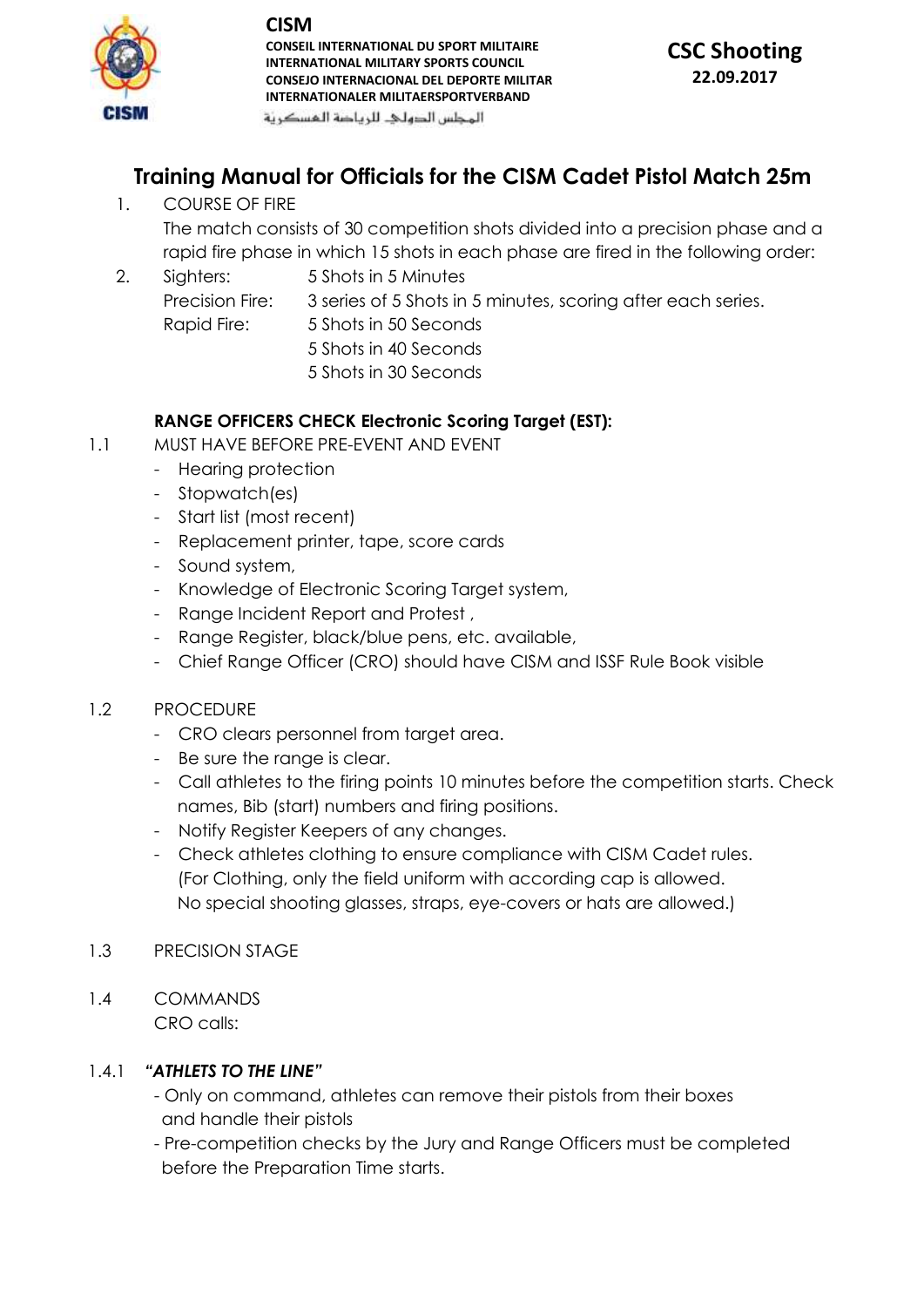

**CONSEIL INTERNATIONAL DU SPORT MILITAIRE INTERNATIONAL MILITARY SPORTS COUNCIL CONSEJO INTERNACIONAL DEL DEPORTE MILITAR INTERNATIONALER MILITAERSPORTVERBAND**

**CSC Shooting 22.09.2017**

المحلس الدهلى للرياضة المسكرنة

### 1.4.2 *"PREPARATION TIME BEGINS NOW"*

- start stopwatch, wait 5 min., then call out series and give appropriate command:

### 1.4.3 *"FOR THE SIGHTING SERIES... LOAD"*

- The athlete must prepare himself within one (1) minute with the correct number of cartridges;
	- After 1 min. turn on green lights by activating system (don`t forget 7 sec. delay in some system).
	- At end of series (5 min.) red light come on, check for malfunction and give command:

#### 1.4.4 *"UNLOAD"*

- Make the range safe Safety flags;
- Wait until the technical officer has changed the sighting targets to competition targets (check the monitors);
- There must be a pause of one (1) minute before the Range Officer gives the next command:

#### 1.4.5 *"FOR THE FIRST (NEXT) SERIES ... LOAD"*

- The athlete must prepare himself within one (1) minute with the correct number of cartridges.
- After 1 minute give command "ATTENTION,'' and activate the EST target system (don`t forget 7 sec. delay in some systems).
- At end of series (5 min.) edges targets or red light come on, check for malfunction and give Command:

#### 1.4.6 *"UNLOAD"*

- Make the range safe Safety flags;
- There must be a pause of one (1) minute before the Range Officer gives the next command:

#### 1.5.1 MALFUNCTIONS IN SIGHTING SERIES

- If a Malfunction (allowable or non-allowable) occurs in the sighting series, it must not be registered as a malfunction.
- If an ALLOWABLE Malfunction occurs, the athlete may complete the sighting series by continuing to shoot the unfired shots within the specified time for the sighting series for that event.
- In sighting Serie the unfired shots may be fired immediately, in a maximum of two (2) minutes.
- If a NON-ALLOWABLE Malfunction occurs in the sighting series, no further sighting shots may be fired.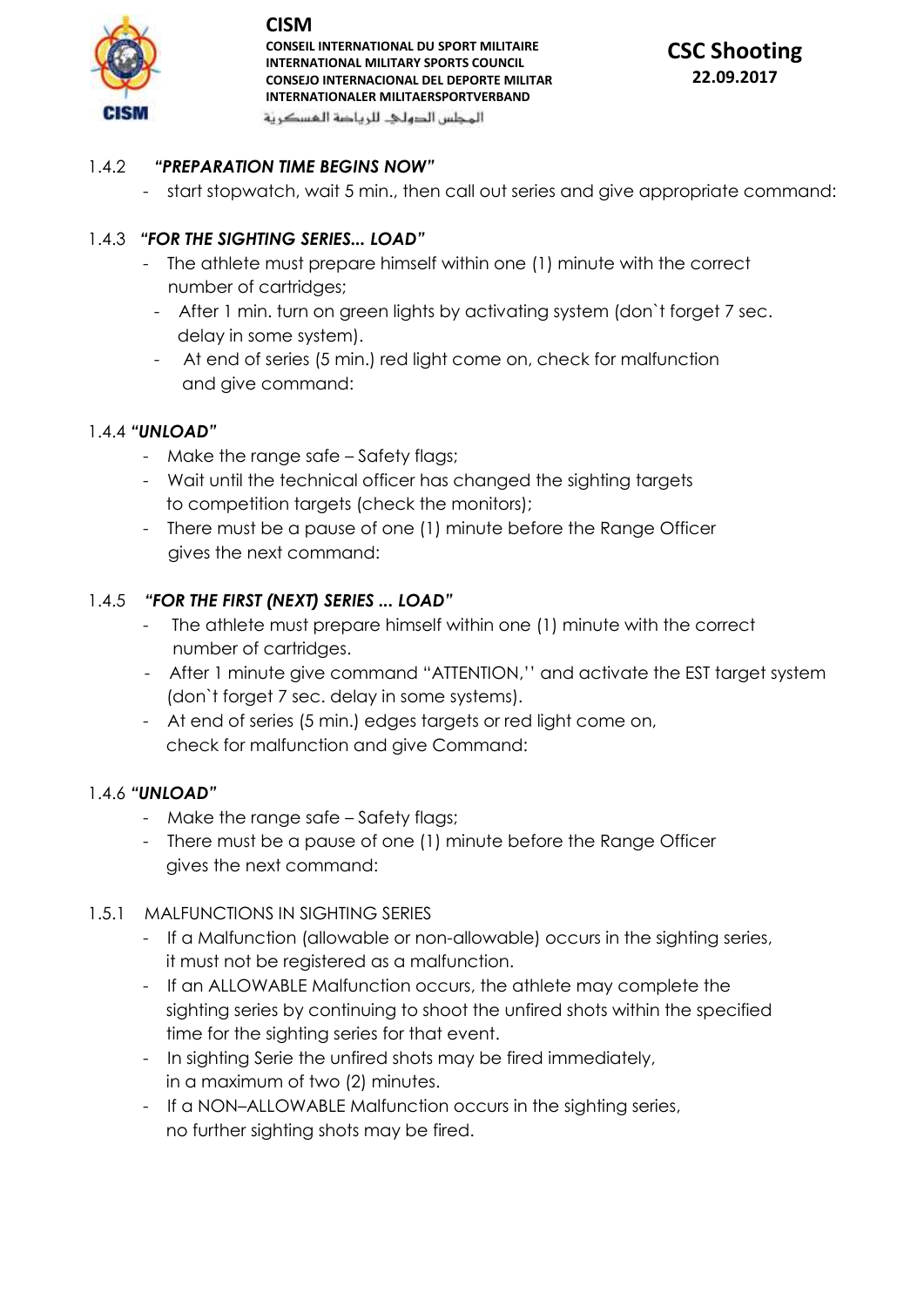

**CONSEIL INTERNATIONAL DU SPORT MILITAIRE INTERNATIONAL MILITARY SPORTS COUNCIL CONSEJO INTERNACIONAL DEL DEPORTE MILITAR INTERNATIONALER MILITAERSPORTVERBAND**

المحلس الدهلى للرياضة المسكرنة

# **CSC Shooting 22.09.2017**

- 1.5.2 MALFUNCTIONS IN PRECISION STAGE
	- One malfunction is allowed in the precision stage.
	- The number of shots is recorded and the series may be completed.
	- Shot(s) to complete the series must be fired in the immediately following series in a time of one (1) minute allowed for each shot to be fired.
	- Any shots(s) not fired or not hitting the targets must be scored as miss(es), (zero(s);
	- The five shot series must be scored in the normal manner.

#### 1.5.3 EARLY OR LATE SHOTS

- Any shot fired after command "LOAD'' but before the start of MATCH series, must not be counted in the competition and two (2) point penalty must be deducted following series. Penalty does not apply in sighting series. The athlete must not continue but report to the Range Officer to be allowed to repeat the series. If procedure is not followed and athlete continues original series, early shot is scored as zero.
- In Precision Stage, if a shot(s) is fired after command or signal "STOP," that shot must be counted as a miss. If shot(s) cannot be identified, the highest valued hit(s) must be deducted from the score of that target and scored as a miss(es). In the 25m Pistol Rapid Fire Stages, shooting must start from the READY position (see drawing)



In the READY position, the athlete's arm must point downward at an angle of not greater than 45 degrees from the vertical. The arm with the pistol must not be pointed at the ground within the forward edge of the firing point. After the series begins, the pistol may not rest on the bench or shooting table. The arm must remain in this position while waiting either for the appearance of the target or, when EST are used, for the green light(s) to come on. Ready Position Violations A READY position violation occurs when an athlete

**a)** Raises his arm too soon and this movement becomes part of the arm lift (continuous motion); **b)** Does not lower his arm sufficiently; or **c)** Raises his arm above 45 degrees before the light changes or the targets start to turn.

Procedures for Ready Position Violations WHEN A READY POSITION VIOLATION OCCURS;

**a)** The athlete must be warned by a Jury Member

and the series must be recorded and repeated;

**b)** When the series is repeated in the 25m events, the athlete must be credited with the five (5) lowest value hits in the two (2) series (or three (3) series should a malfunction be involved);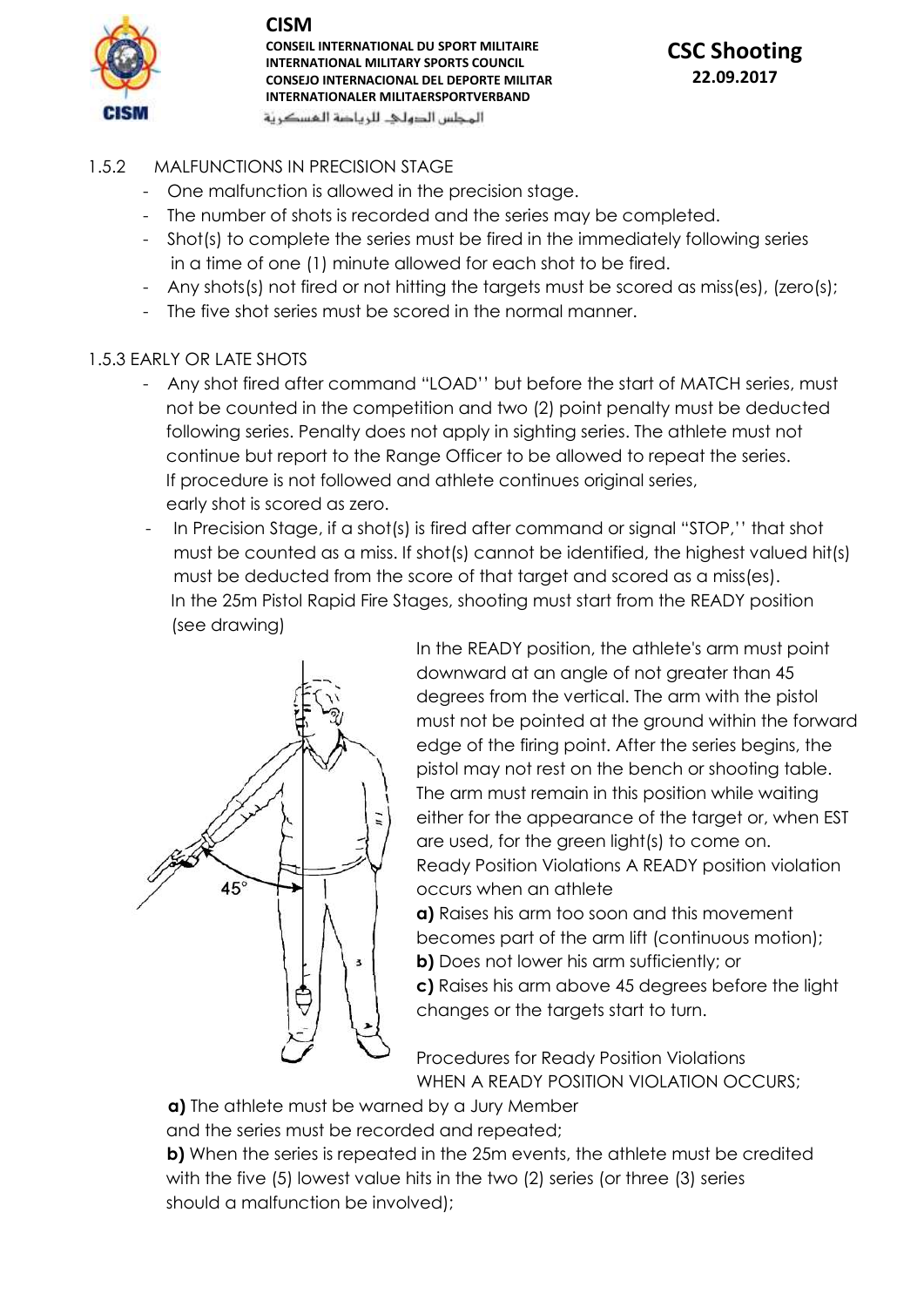

**CONSEIL INTERNATIONAL DU SPORT MILITAIRE INTERNATIONAL MILITARY SPORTS COUNCIL CONSEJO INTERNACIONAL DEL DEPORTE MILITAR INTERNATIONALER MILITAERSPORTVERBAND** المحلس الدهلى للرياضة المسكرنة

# **CSC Shooting 22.09.2017**

 **c)** If the fault is repeated in the same stage of 30 shots, the same procedure must be applied and the athlete must be penalized by a deduction of two (2) points from his score; and

**d)** If a third violation of this Rule occurs, the athlete must be disqualified.

## 1.6 RAPID FIRE STAGE - CRO calls:

## 1.6.1 *"We continue the competition with the rapid fire stage"*

## 1.6.2 *"FOR THE FIRST (NEXT) SERIES IN ...SECONDS - LOAD"*

- After 1 min. give command:

## 1.6.3 *"ATTENTION"*

- The red lights must be switched on; After a delay of seven (7) sec. (+/-0.1 sec.) either the green lights will come on, or the target will be turned to face the athlete.
- The pistol must not rest on the bench, or shooting table, during the series.
- A series is considered as at end of series, check for malfunctions, then give command:

## 1.6.4 *"UNLOAD"*

- Make the range safe Safety flags.
- After last series, CRO announces :

# **ALL ATHLETES MUST NOT REMOVE THEIR PISTOLS UNTIL THE RANGE OFFICER HAS CHECKED THEM FOR SAFETY.**

**PLEASE SIGN YOUR PRINTER TAPE BEFORE LEAVING THE RANGE.''** 

- 1.7.1 INTERRRUPTIONS
- 1.7.2 TOO MANY COMPETITION SHOTS FIRED (ISSF § 8.8.2.1)
- 1.7.3 TOO MANY SIGHTING SHOTS FIRED (ISSF § 8.8.2.2)
- 1.7.5 MALFUNCTIONS IN RAPID FIRE SERIES
	- One malfunction is allowed in the Rapidfire stages.
	- The number of shots already fired must be recorded and the series may be repeated;
	- The athlete must fire all five (5) shots at the target(s) in any repeat series. Any shot(s) not fired or not hitting the target in the re-fire must be scored as zero(s).
	- Should a second malfunction occur, then the athlete may not re-fire again (but unfired shots must NOT be scored as zero(s). The athlete may continue to shoot the remainder of the event. The score must be recorded as the total of the five (5) lowest valued hits on the Target.